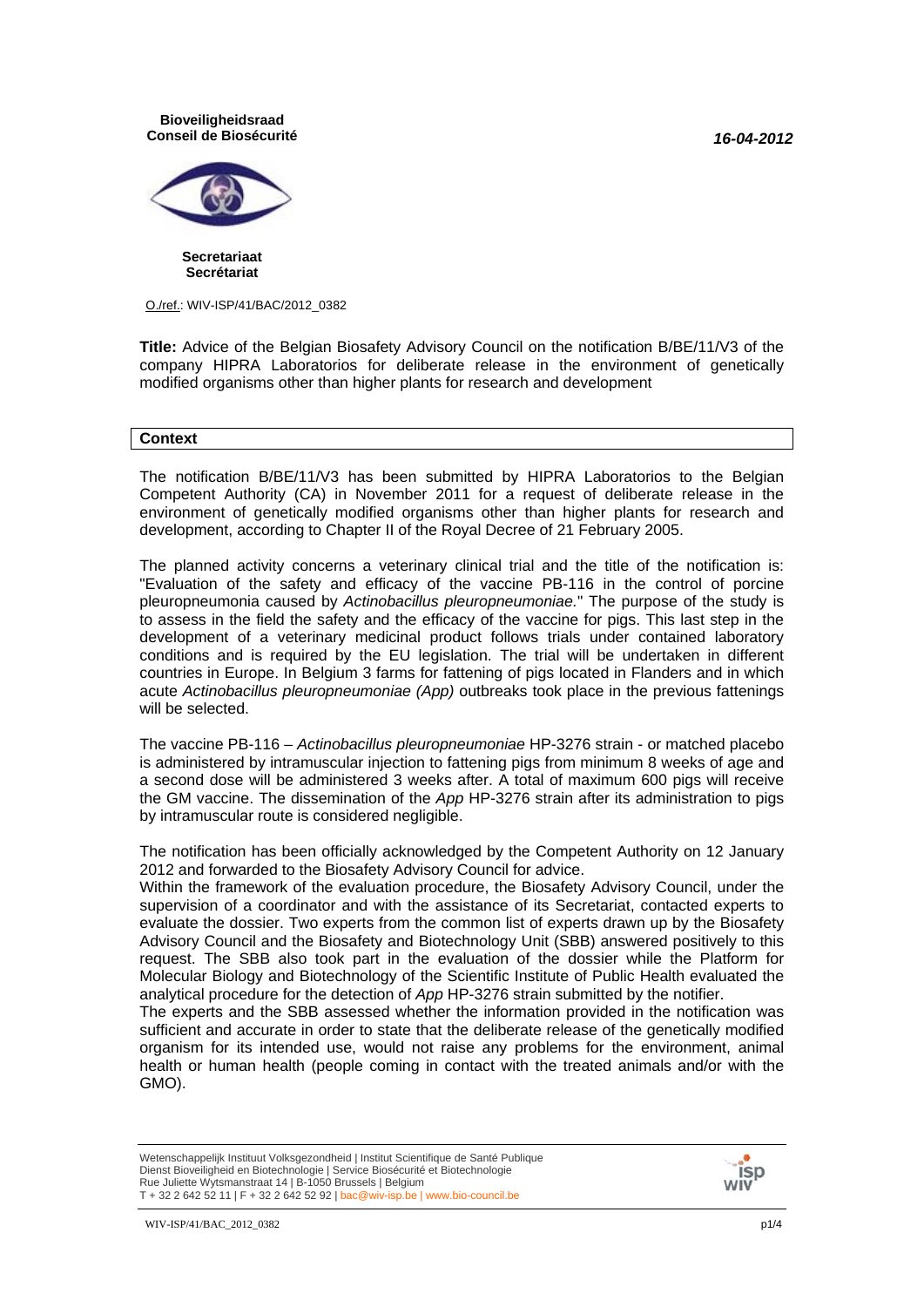On 19 January, on 21 February and on 27 March 2012, based on questions prepared by the Biosafety Advisory Council, the Competent Authority requested the notifier to provide additional information about the notification. The answers from the notifier to these questions were received by the Competent Authority respectively on 26 January 2012, on 9 March and on 4 April 2012 and transmitted to the secretariat of the Biosafety Council. This complementary information was reviewed by the coordinator and the experts.

For the purpose of this evaluation, the following legal basis has been considered:

- Annex II (principles for the risk assessment) and annex III (information required in notifications) of the Royal Decree of 21 February 2005.

- Commission Decision 2002/623/EC of 24 July 2002 establishing guidance notes supplementing Annex II to Directive 2001/18/EC.

The pure medical aspects concerning the efficacy of the medicinal product and its safety for the treated animals, as well as aspects related to social, economical or ethical considerations, are outside the scope of this evaluation.

In parallel to the scientific evaluation of the notification, the Competent Authority also made the dossier available on its website for the one-month public consultation foreseen in the abovementioned Royal Decree. The comments, questions and reaction of the public relevant for the environmental and/or public health safety of the GMO have been taken into account in the elaboration of the advice of the Biosafety Advisory Council.

#### **Summary of the Scientific evaluation**

#### **1. The characteristics of the donor, the recipient or parental organism**

The parental organism from which the GMO is derived corresponds to a strain of *App* isolated from an outbreak in Spain, and identified as strain HP-3179.

The Biosafety Council asked to the notifier to give more information about the origin and the reason of choice of this strain.

A characterization of antibiotic susceptibility of strain HP3179 and of the vaccine strain HP3276 has also been requested.

Toxins produced by *App* (RTX-toxins) are responsible of the pathogenicity of this bacteria. More information was required about the molecular structure, size and stability of these toxins. Also details were requested on the composition and structure of the capsule, on the mechanisms of survival of *App* and the possibility that *App* may be a carrier of other pathogens.

The requested information was received and judged satisfactory. However regarding the antibiotic susceptibility there is no study on the Belgian situation and the experts suggest that during the planned trial strains isolated from the treated pigs should be fully characterized.

## **2. Information related to the vector**

No risks were identified regarding the plasmids vectors used to produce the genetically modified *App*.

## **3. Information related to the characteristics of the GMO**

HP-3276 is a live attenuated *App* strain characterized by two deletions in one segment of a specific gene . Due to this deletion the exotoxins of *App* have lost their haemolytic and

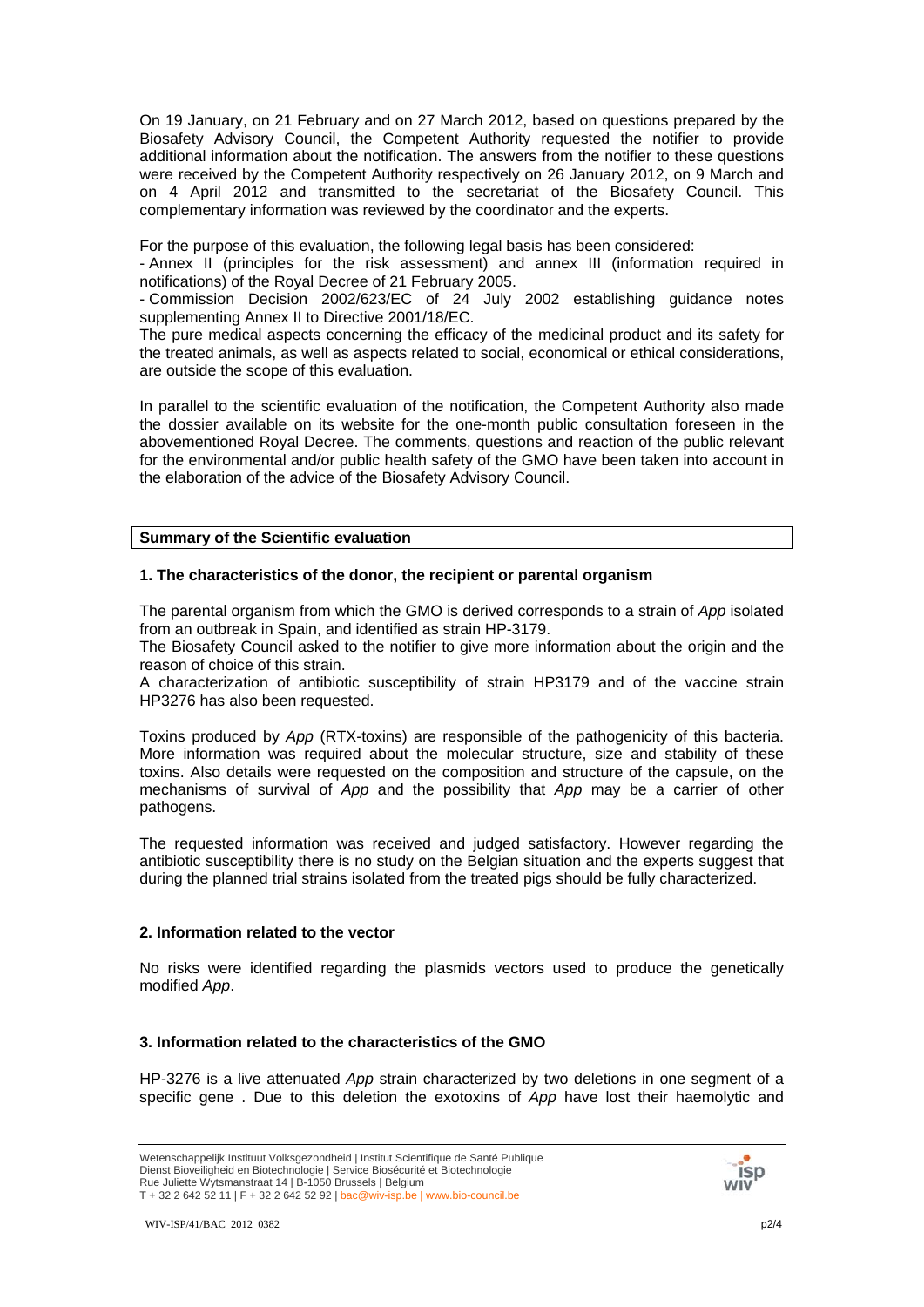cytolytic activity. The deleted strain is apathogenic for the target species but it keeps all the antigens that are required to induce a protective immune response.

To the question why only one gene is modified in the GMO, although also another gene is involved in active production of the toxins, the notifier explains that the deletion is the minimum modification required to disable the toxic effects of the toxins without suppressing the immunogenic properties of the vaccine. This answer was judged satisfactory.

The experts requested more information regarding the biological controls performed by the notifier to check the identity and purity of the vaccine product. The control protocols provided by the notifier are judged satisfactory for a correct quality control of the product. But in addition the experts advice that in case this control shows aspecific results adequate analysis should be performed to discard impurities or unknown genetic modification.

The notifier was also requested to submit a clearer and more detailed analytical procedure regarding the method allowing the detection of the vaccine strain in control samples. The information and needed document were provided by the notifier and deemed acceptable.

## **4. The condition of release**

The notifier was requested to precise where the euthanization and dissection of some of the pigs included in the trial will occur. This info was received and judged satisfactory.

A clear information for persons working with the GMO was requested. This info was received and judged adequate to protect and inform the personnel that will handle and administer the vaccine.

## **5. The risks for the environment and human health**

With the exception of the risks for personnel handling and administering the product to the pigs (see above), no major risks were identified for the general population or people coming into contact with the treated animals. Pathogenicity of *App* has never been demonstrated in humans. Moreover horizontal transfer of genetic material between *App* genetically modified and other bacteria species is highly improbable.. Although transmission of the vaccine strain to non-vaccinated pigs cannot fully be excluded, from the data available and in the conditions of the release it should be rare and without adverse consequences for the environment.

Concerning other animal species, only wild boars are known to be sensible to infection by *App*. The notifier was requested to document the possible presence of wild boars in the proximity of the selected farms. The notifier satisfactorily stressed that in Flanders wild boar occurs at very low densities and that, in the event of the presence of wild boar in the region, only farms sufficiently isolated as to prevent the entrance of wild animals will be chosen for the field trial.

## **6. The monitoring, control, waste treatment and emergency plans proposed by the applicant**

The monitoring and control of the trial as well as the emergency plans and the treatment of the waste have been judged adequate. In addition, access to the farms where the trial will be performed will not be permitted unless authorisation given by the main investigator.

Wetenschappelijk Instituut Volksgezondheid | Institut Scientifique de Santé Publique Dienst Bioveiligheid en Biotechnologie | Service Biosécurité et Biotechnologie Rue Juliette Wytsmanstraat 14 | B-1050 Brussels | Belgium T + 32 2 642 52 11 | F + 32 2 642 52 92 | bac@wiv-isp.be | www.bio-council.be

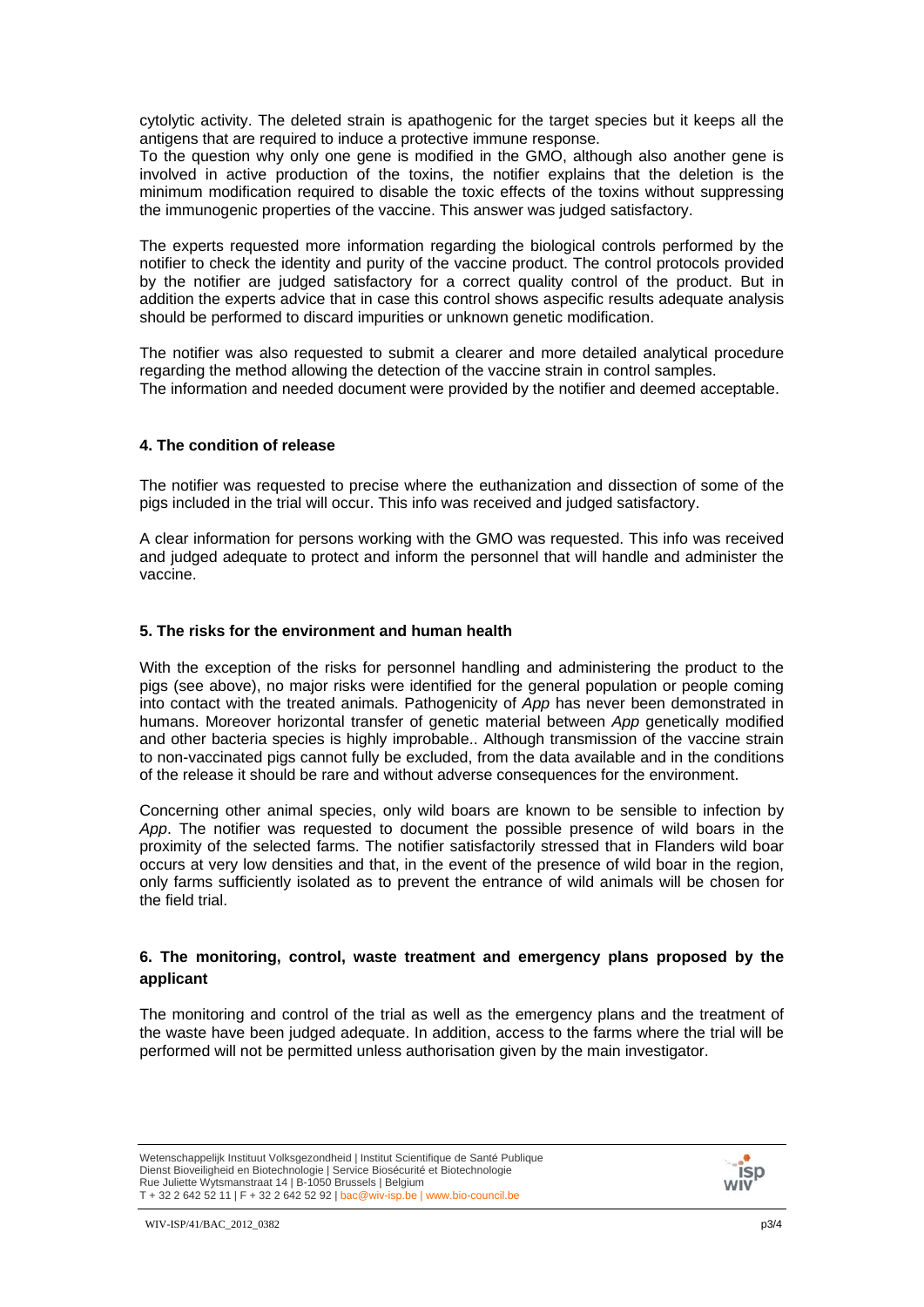#### **Conclusion**

Based on the scientific assessment of the notification made by the Belgian experts, the Biosafety Advisory Council concludes that it is unlikely that the genetically modified Actinobacillus pleuropneumoniae HP-3276 strain, a life attenuated vaccine for the control of porcine pleuropneumonia caused by Actinobacillus pleuropneumoniae, will have any adverse effects on human health or on the environment in the context of the intended clinical trial.

Therefore, the Biosafety Advisory Council issues a positive advice with the following conditions:

- The notifier and the investigators must strictly apply the trial protocol, as described in the dossier.

- Before the start of the trial the notifier provides the precise identification and location of the farms selected in Belgium (Flanders Region) and precisions should be given regarding their isolation from wild boar populations.

- Access to the farms will be restricted to authorized persons.

- Any protocol amendment has to be previously approved by the Competent Authority.

- The notifier is responsible to verify that personnel handling and administering the product to the pigs is qualified and experienced in handling infectious material.

- Strains isolated during the trial from the treated pigs should be fully characterized.

- The competent authority and the Biosafety Advisory Council should be informed within 2 weeks when the first and the last pigs are vaccinated.

- At the latest six months after the end of the trial, the notifier must send to the competent authority at the attention of the Biosafety Council a report with details concerning the biosafety aspects of the project. This report will at least contain:

- the total number of farms and pigs included in the trial and the number of farms and pigs included in Belgium;

a report on the accidental releases, if any, of the recombinant Actinobacillus pleuropneumoniae;

- the characterisation of the strains isolated from the treated pigs.

Jan Hernan

Prof. D. Reheul President of the Belgian Biosafety Advisory Council

Annex 1: Compilation of comments of experts in charge of assessing the dossier B/BE/11/V3 (ref: BAC\_2012\_0241)

Wetenschappelijk Instituut Volksgezondheid | Institut Scientifique de Santé Publique Dienst Bioveiligheid en Biotechnologie | Service Biosécurité et Biotechnologie Rue Juliette Wytsmanstraat 14 | B-1050 Brussels | Belgium T + 32 2 642 52 11 | F + 32 2 642 52 92 | bac@wiv-isp.be | www.bio-council.be

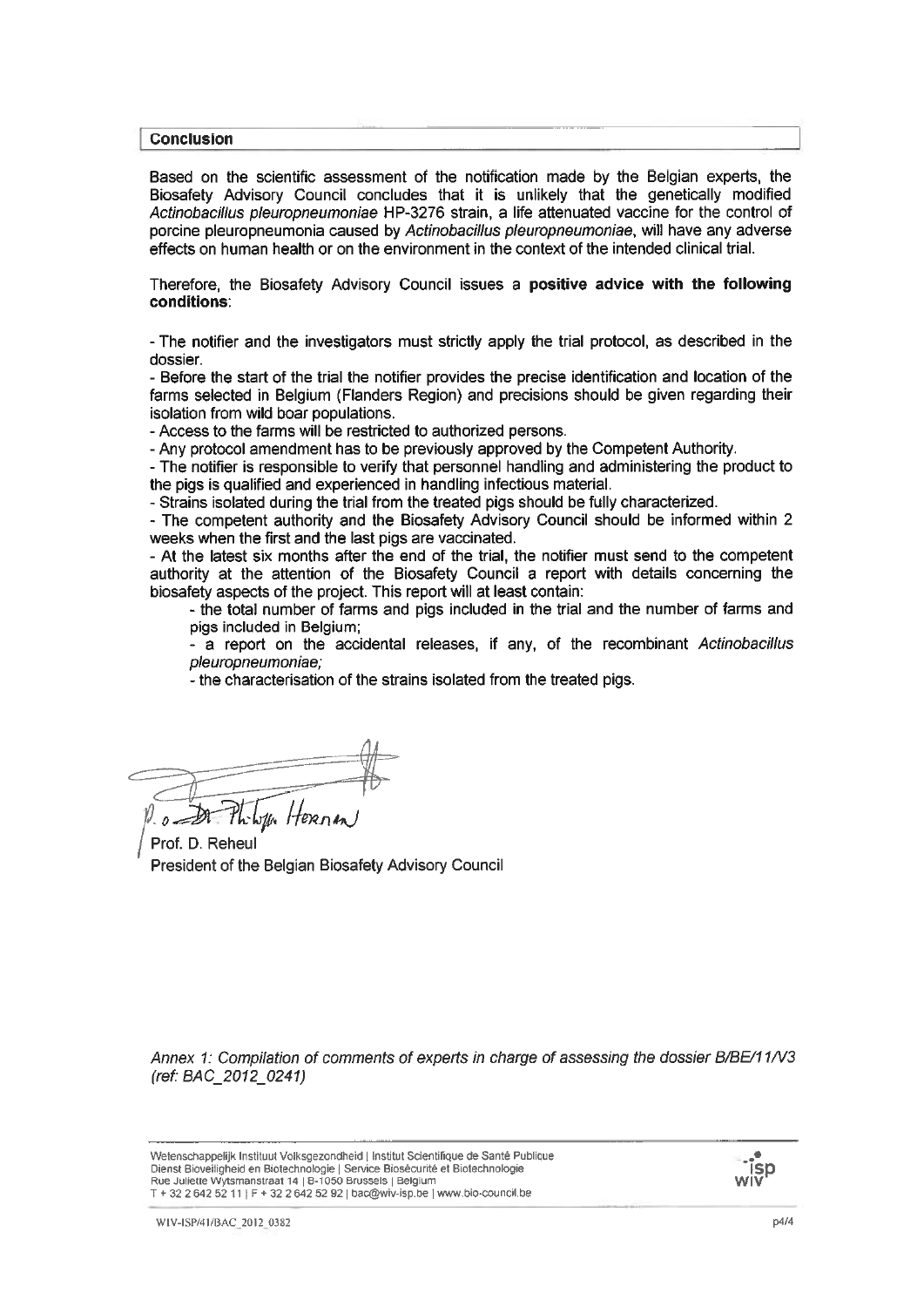#### *16-02-2012*

#### **Bioveiligheidsraad Conseil de Biosécurité**



**Secretariaat Secrétariat**

O./ref.: WIV-ISP/41/BAC\_2012\_0241

#### O./ref.: WIV-ISP/41/BAC\_2012\_0241 **Compilation of Comments of Experts in charge of assessing the**<br>**Compilation of Comments of Experiation charge of assessing the**<br>**Compilation of Comments of Experiation charge of assessing dossier B/BE/11/V3**

**Mandate for the Group of Experts:** mandate of the Biosafety Advisory Council (BAC) of 16 december 2011

**Coordinator:** Dr. Bruno Urbain

**Experts:** David Fretin (CODA-CERVA), Erick Vandamme (UGent), Nicolas Willemarck (WIV-ISP) **Domains of expertise of experts involved:** Microbial genetics, molecular genetics, molecular microbiology, molecular characterisation, microbial ecology, infectiology, bacterial vaccines, bacterial toxins, biosafety, containment measures, risk management, workers protection

**Secretariat (SBB):** Didier Breyer, Martine Goossens, Philippe Herman, Katia Pauwels

## **INTRODUCTION**

Dossier **B/BE/11/V3** concerns a notification of the company Hipra Laboratorios for deliberate release in the environment of genetically modified organisms other than higher plants according to Chapter II of the Royal Decree of 21 February 2005.

The notification has been officially acknowledged on 12 January 2012. It concerns a veterinary clinical trial and the organism that is the object of this application corresponds to a strain of *Actinobacillus pleuropneumoniae* (referenced as HP-3276) with modification of specific genomic sequences corresponding to the pathogenic activity of this gram-negative bacterium. This attenuated strain has been developed as a live attenuated vaccine against swine pleuropneumonia.

## **INSTRUCTIONS FOR EVALUATION**

Depending on their expertise, the experts were invited to evaluate the genetically modified organism considered in the notification as regards its molecular characteristics and its potential impact on human health and the environment. The pure medical aspects concerning the efficacy of the medicinal product and its safety for the treated patient are outside the scope of this evaluation.

The comments of the experts are roughly structured as in

- Annex II (principles for the risk assessment) of the Royal Decree of 21 February 2005

- Annex III (information required in notifications) of the Royal Decree of 21 February 2005

- Commission Decision 2002/623/EC of 24 July 2002 establishing guidance notes supplementing Annex II to Directive 2001/18/EC.



Wetenschappelijk Instituut Volksgezondheid | Institut Scientifique de Santé Publique Dienst Bioveiligheid en Biotechnologie | Service Biosécurité et Biotechnologie Rue Juliette Wytsmanstraat 14 | B-1050 Brussels | Belgium T + 32 2 642 52 11 | F + 32 2 642 52 92 | bac@wiv-isp.be | www.bio-council.be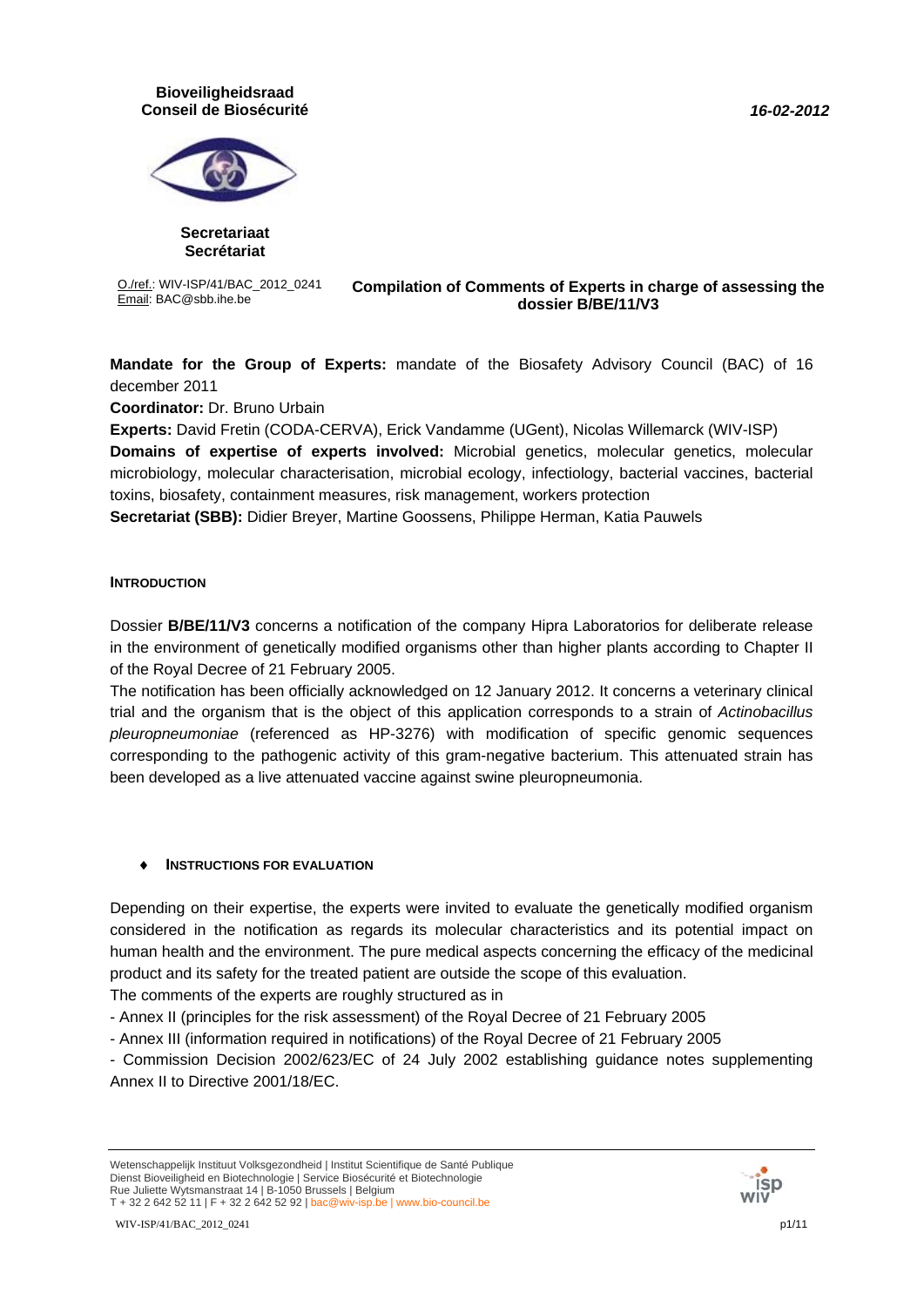## **List of comments received from the experts**

Remark: The comments below have served as basis for a list of questions that the Competent authority forwarded on 21-02-2012 to the notifier with a request to provide additional information. The comments or remarks highlighted in grey correspond to the questions addressed to the notifier.

## **1. INFORMATION RELATED TO THE CHARACTERISTICS OF THE DONOR, THE RECIPIENT OR PARENTAL ORGANISM**

(e.g. possibility of natural transfer of genetic material to other organisms, pathological, ecological and physiological characteristics, indigenous vectors ...)

# *Comment 1*

...

The information provided is sufficient and adequate . Some comments /questions are :

1).In "Summary notification information ..":

-p.3/23 :The HP-3276 strain belongs to serotype 2 and it produces, next to the common toxin ApxIV and II and III, also 2 "additional" toxins: no information is given about these toxins or their possible action? Apart from the LPS as endotoxins, all these RTX-toxins are all exotoxins: little information is given about their molecular structure and size ( 105 and 120 kD resp., less 2kD ), long time stability.

Only gene A is deleted in the GMO, although also gene C is involved in active production of the toxin : is deletion of gene C not needed ?

-p.7/23 :As to the pathogenicity of *Actinobacillus pleuropneumoniae* (App), it is mentioned that disponibility of essential nutrients in the respiratory tract, especially iron, is important : does App produce "siderophores", or other molecules to capture/store iron from the environment ?

2). In "Technical dossier ":

-p.3/167 : 3th alinea ,line 6 : ... *Pasteurellaceae* ..

-p.11 : item 8 : does it occur in Africa ???

-p. 12: item 9 : the example of genomic recombination given here relate to viral strains and diseases, rather than bacterial ???

-p14: ...enormous genetic variability ...(see first comments above in 1) .

-p.15.  $4<sup>th</sup>$  alinea : ...which mechanisms are used to obtain iron ????(see also above in 1).

-p.16. 2<sup>nd</sup> alinea : more details on "...persistent infections ,...dormant " mechanisms must be given ! -p.18. bottom alinea : nature of capsule : only polysaccharide or also proteins ...??

-p. 19. top line : App is a carrier of other pathogens ?? : explain !

-p. 20 . literature referencing to antibiotic resistence plasmids is quite old : (Hirsch et al. , 1982 ) ??? -p.20. bottom alinea : how to speed up development of "third generation vaccines" ?? -p.63/167 : 3th alinea : ...virus ..?? ; correct into :....bacteria !!

3).In " Environmental risk assessment...":

-p./3/12 : ...endotoxins ApxII and ApxIII ... : is there some confusion/error here ?? since these RTXtoxins are all exotoxins !?



Wetenschappelijk Instituut Volksgezondheid | Institut Scientifique de Santé Publique Dienst Bioveiligheid en Biotechnologie | Service Biosécurité et Biotechnologie Rue Juliette Wytsmanstraat 14 | B-1050 Brussels | Belgium T + 32 2 642 52 11 | F + 32 2 642 52 92 | bac@wiv-isp.be | www.bio-council.be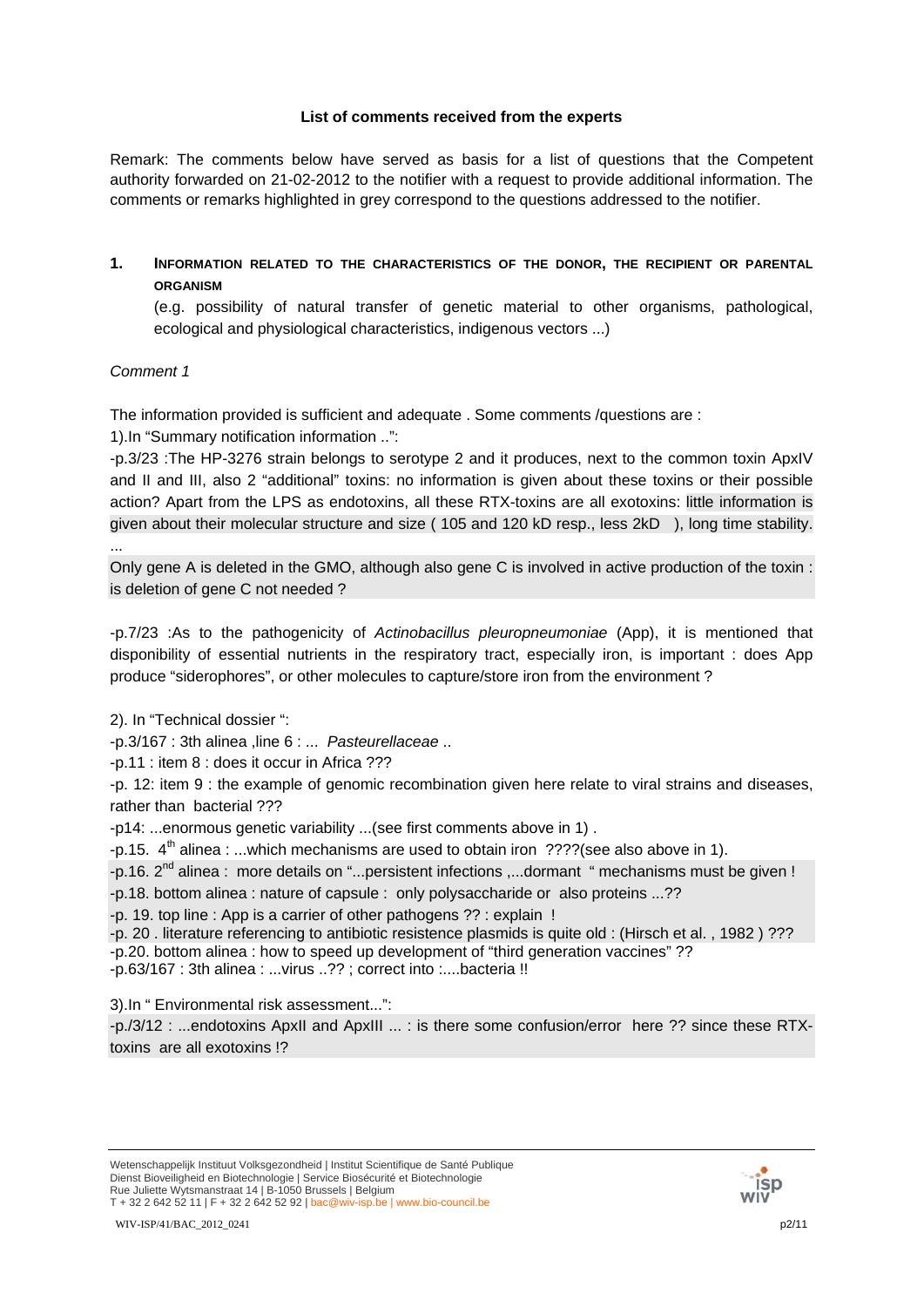## *Comment 2*

The different strains of *Actinobacillus pleuropneumioniae* (HP3179 & HP816) used in the development of the vaccine strain (GMO) are not well documented in the dossier. The dossier should at least introduce those different strains used to make the IMP (origin?; reason of choice?,….) // HP3179 short introduction p3 AnnexIIIa

*Comment 3*

Cfr point 3.1

## **2. INFORMATION RELATED TO THE VECTOR**

(e.g. description, sequence, mobilisation ...)

*Comment 1*

The information provided is quite detailed, accurate and sufficient . The protocol for the construction of the 2 vectors is clearly and logically described and illustrated , and is discussed against pertinent literature data. Potential use of other microorganisms ( *E.coli, Saccharomyces cerevisiae* ) in which the genomic sequence encoding one or more immunogenic Apx toxins has been inserted, is also discussed .

Following the homologous recombination event in vivo, no foreign genetic matter is incorporated into the recombinant strains obtained .

## **3. INFORMATION RELATED TO THE CHARACTERISTICS OF THE GMO**

## **3.1. Information related to the genetic modification**

(e.g. methods used for the modification, description of the insert/vector construction ...)

## *Comment 1*

The information provided is accurate and very detailed in experimental procedures used. The transformation /mating protocol, results of Southern blots, haemolytic tests are described in detail and illustrated as well.

The genetic modification procedures used to obtain the attenuated vaccine strain allowed to avoid the need to incorporate any antibiotic resistance marker in the final strain, which is a crucial positive element, while eliminating haemolytic and cytolytic activity and pathogenic activity.

## *Comment 2*

Idem 1.; origin and choice of parental strains HP3179 & HP816.

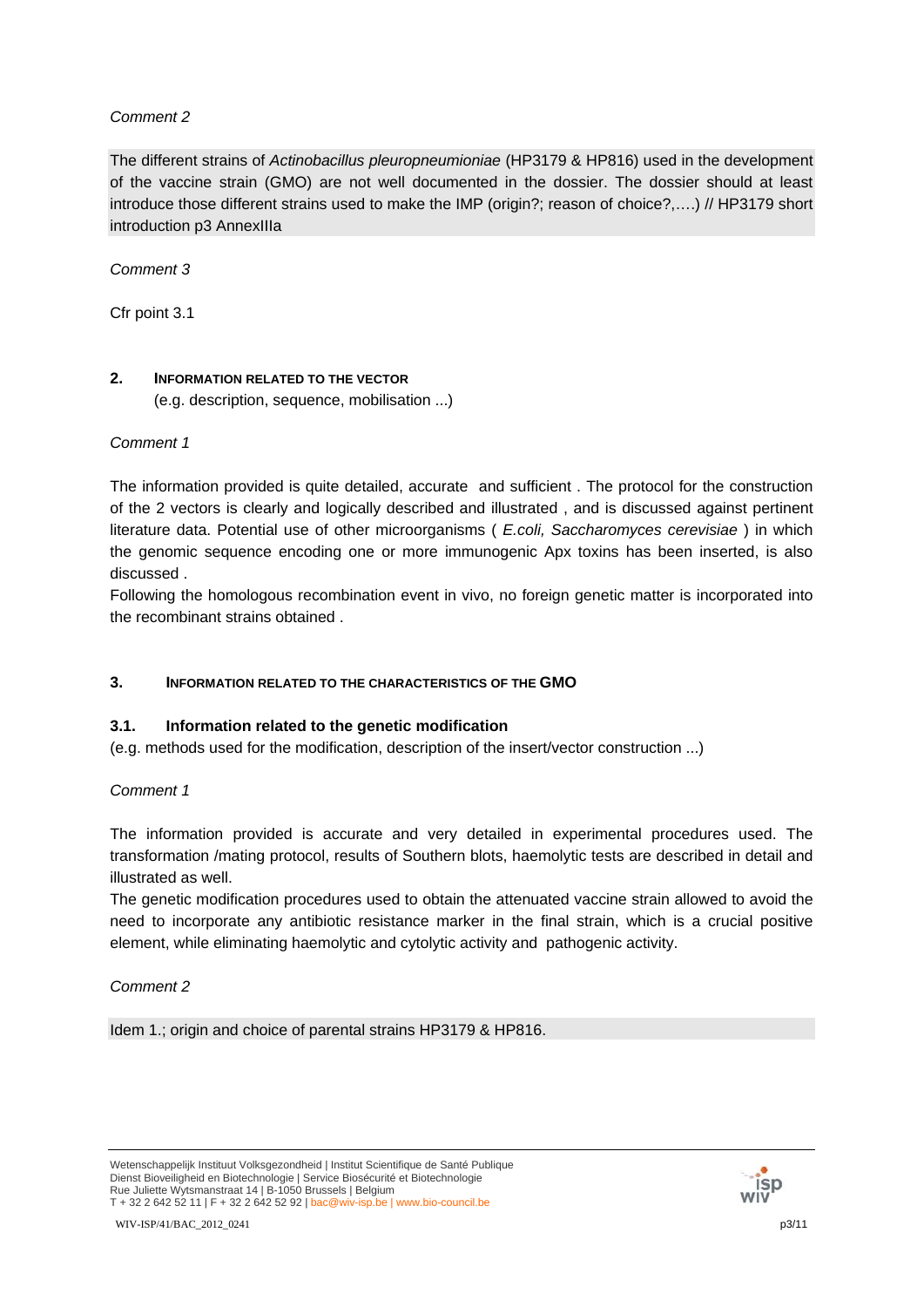## *Comment 3*

The GMO is derived from a Spanish strain of Actinobacillus pleuropneumoniae; this strain is isolated in an outbreak. No data about antibiotic resistance of this strain are presented. In case of vaccination of a previously infected animal a transfer of genetic material (Antibiotics resistances) is possible. Transfers of genetic traits present in Spanish strain (for example Antibiotic resistance) to a Belgian strain of Actinobacillus must be avoided. A characterization of antibiotic susceptibility of the GMO is needed.

## *Additional comment SBB:*

*The parental App strain HP-3179 belongs to serotype 2 – In the technical dossier (Annex IIIA, p.19) it is said that antibiotic resistance is very rare in serotype2. Can it be completely excluded ?* 

## **3.2. Information on the molecular characteristics of the final GMO**

(e.g. number of copies of the transgenes, phenotypic and genetic stability of the transgenes, expression of the new genetic material, re-arrangements in the genome, inclusion or suppression of genetic material ...)

## *Comment 1*

The molecular characteristics of the final GMO are accurate and well described in detail. The deleted strain maintains its range of toxins without haemolytic and cytolytic activity and keeps all the antigens, that are required to induce a protective immune response.

The genetic stability has been proven by 5 serial subcultures and genomic extraction after each step, showing no reversion to the original phenotype. The rate and expression level of the new genetic material is experimentally detailed as is the activity of the expressed and exported proteins, lacking haemolytic and cytolytic activity.

Strain HP-3276 displays a characteristic restriction pattern, due to the 2 deletions in its genome, allowing a rapid and easy fingerprint detection and differentiation between the vaccine strain and the wild type.

## *Comment 2*

The notifier described different assays in the dossier, such as Southern blot, PCR and subcultures on platelets of TSYN medium to control genetic stability.

1. Genetic stability assay // Although Southern blot analyses are not sensitive to detect point mutations or mutation outside the targeted genes, the notifier suggests with this assay that no additional modifications are introduced into the targeted sequence.

2. Genetic reversion towards the original // The dossier describes an assay of serial subcultures on platelets of SYN to test haemolytic activity and a PCR-assay targeting the deletion on genomic DNA to proof genetic stability of the strain. Given the lack of control on mutations (cfr. wrong choice of control assay\_Southern Blotting) in the genome (with possible epidemiologic enhancing effects) and given that the deletion is a main factor in pathogenicity (transmembrane domain), those described stability



Wetenschappelijk Instituut Volksgezondheid | Institut Scientifique de Santé Publique Dienst Bioveiligheid en Biotechnologie | Service Biosécurité et Biotechnologie Rue Juliette Wytsmanstraat 14 | B-1050 Brussels | Belgium T + 32 2 642 52 11 | F + 32 2 642 52 92 | bac@wiv-isp.be | www.bio-council.be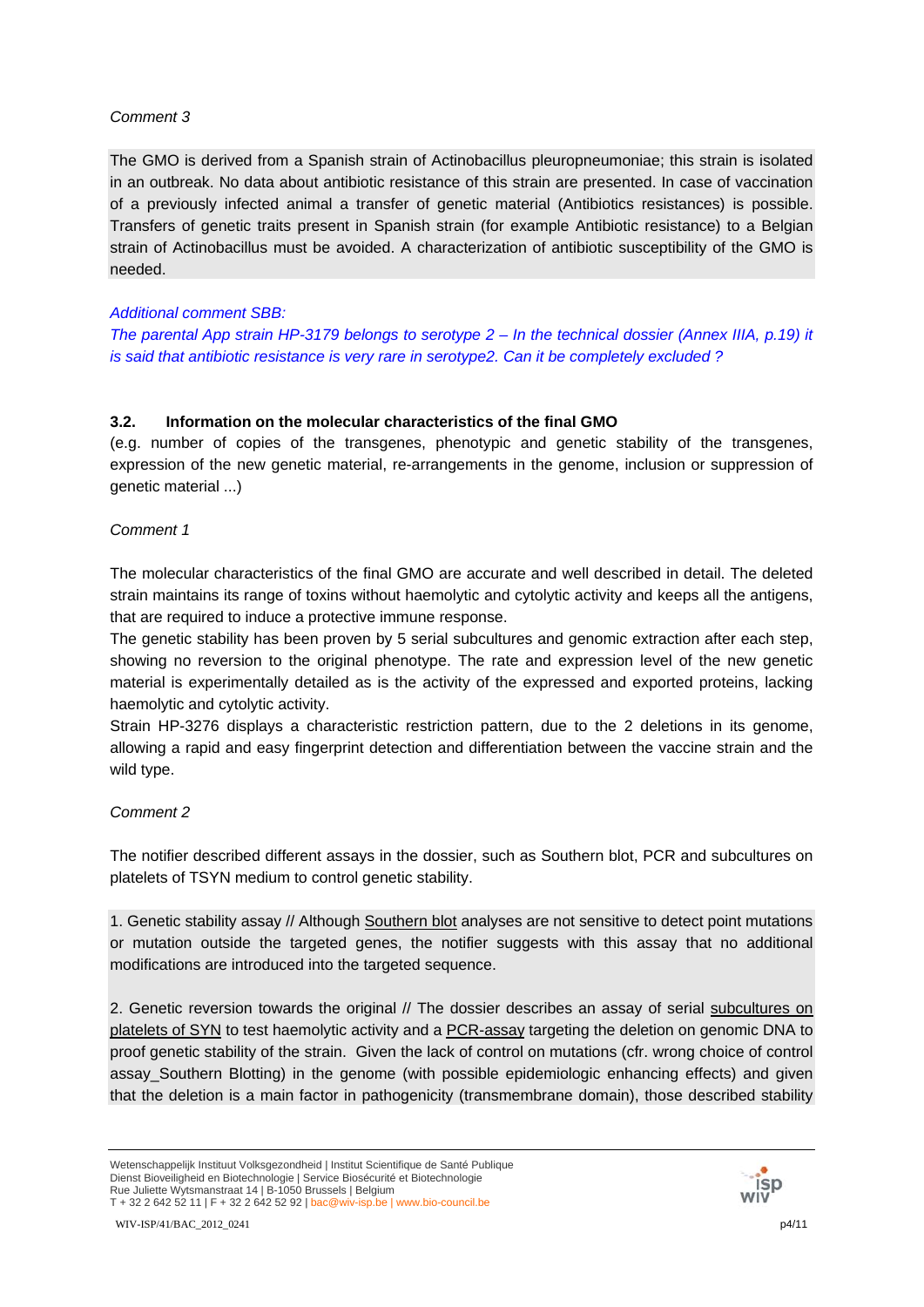tests are not the right assays to test genetic stability but are rather proofs of loss of pathogenicity (of the vaccine strain).

In that way a genetic reversion between virulent field strains and a vaccine strain with additional mutations towards more pathogenic strains can not be excluded (cfr/ study of Henderson, 1991). (PCR analyses described on p40 IIIa to check the deletions have no positive control)

3.The described study \_ PE-2008-CB-07 \_ to measure the capacity to genetic reversion is the study was only based on *Actinobacillus pleuropneumoniae* sero-negative pigs and not in combination with already infected pigs (with virulent *Actinobacillus pleuropneumoniae.* → Such a test is not mimicking the natural circumstances of vaccination in the future (when it should be marketing authorized vaccine)

The notifier should comment this…

## *Additional comment from the SBB:*

*In the Method IT-00062-BM (supplementary information provided on 25 January 2012) on page 22 it is said that "When samples containing the App strain with Apx III modified gene are analysed, it is possible, in some cases, that in round 2 A an unspecific band of 500 bp appears, which does not interfere with the 678 bp band considered as positive." . Has the applicant an explanation for this ? Have they sequenced this unspecific band ? Can it be excluded that this reveals that the expected deletion did not occur?* 

# **3.3. Considerations for human, animal or plant health**

(e.g. invasiveness and virulence, toxic or allergenic effects, possibility of survival outside of receiving host, other product hazards ...)

## *Comment 1*

Based on the solid experimental data provided, the vaccine strain is not transmitted to unvaccinated animals, housed in close contact with vaccinated animals, despite the fact that it is detected about 4 weeks post-vaccination on the tonsils and in the inoculation point of vaccinated animals. The vaccine strain does not show reversion to virulence after serial passages in the target animal.

In the pathogenicity comparative tests, (Technical dossier :Annex III p.45/167 ,table ), the parental strain HP-3179 was applied in a lower dose (10x7 cfu ) than the vaccine strain (10x9 cfu ): this is a factor 100 ?? Why is the same dose not used in these animal trials ?

## *Additional comment coordinator:*

*The lower dose used for the infectious parental strain already killed 100% of the animals injected.* 

## *Comment 2*

Transmission from vaccinated to unvaccinated animal was evaluated in a previously experiment (PE-2008-CB-03), in L3 facility. This experiment is not presented in dossier. It is important to test this aspect to the new trial in field's conditions with more animals.

Wetenschappelijk Instituut Volksgezondheid | Institut Scientifique de Santé Publique Dienst Bioveiligheid en Biotechnologie | Service Biosécurité et Biotechnologie Rue Juliette Wytsmanstraat 14 | B-1050 Brussels | Belgium T + 32 2 642 52 11 | F + 32 2 642 52 92 | bac@wiv-isp.be | www.bio-council.be

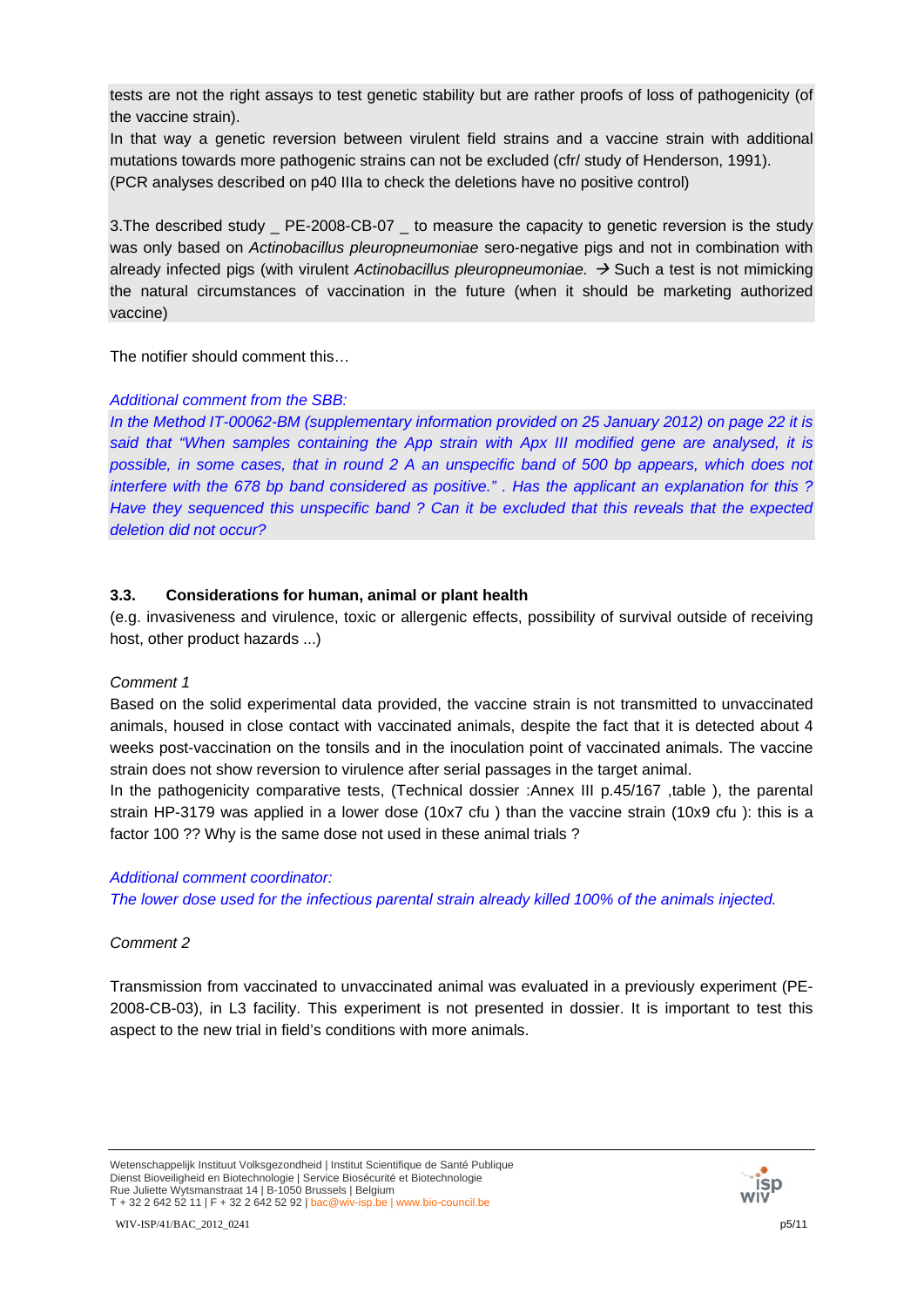## **4. INFORMATION RELATING TO THE CONDITION OF RELEASE**

(e.g. description of the activity, quantities of GMO to be released, workers protection measures, elimination of any contaminating material in the preparation of the GMO stock, elimination of the GMO at the end of the experiment ...)

## *Comment 1*

This information about GMO release conditions is accurate and sufficiently detailed. The purpose of the deliberate release is to confirm the lack of adverse effects (safety) and to test the protection of vaccinated animals (efficacy of the vaccine). The site of release will be three farms in Flanders, Belgium. The quantities of GMO released will be about 2x10 exp8 cfu up to > 1.2x10 exp11 cfu, administered via intramuscular injections to pigs, housed in isolated farms . The GMO will be released during 2 days: on vaccination day and a few weeks(3) later on revaccination day. No spread or release of the GMO is expected to occur due to the inoculation via intramuscular injection and since the GMO did not spread from inoculated animals in previous tests. Lab and field waste, in contact with the GMO, will be sterilized and incinerated on the farm. Emergency response plans are considered in case of an unexpected spread and consist of sacrifice and incineration of all the animals and disinfection/fumigation of the facilities.

## **5. INFORMATION RELATED TO THE RISKS FOR THE ENVIRONMENT AND HUMAN HEALTH**

- **5.1. Information on spread ("shedding") of the GMO from the treated patient/animal to other persons/animals or to the environment (including indirect/delayed effects due to vertical transmission to offspring).**
- (e.g. genetic transfer capability, routes of biological dispersal, target organisms ...)

# *Comment 1*

This information is given in a sufficient and accurate way (see a.o. Technical Dossier Annex III : p. 56/167).

App infection occurs via airborne spread or direct animal contact only between pigs . Infection of pigs between farms occurs via introduction of carrier animals. No reports are available on the fact that App can affect humans. Still, attention will be paid to avoid accidental ingestion and/or inoculation of people. Upon accidental release, the vaccine strain is not able to survive in the environment for over more than 8 to 10 days.

## *Comment 2*

The (horizontal) transmission tests PE-2008-CB-04&PE-2008-CB-06 with pigs vaccinated and nonvaccinated (sentinels) (p55 IIIa) // The results of these assays are disputable because the positive control is missing  $\rightarrow$  there were no animals infected with virulent wild type *Actinobacillus pleuropneumoniae* in the herd during the simulation experiment.

How sure are you that the setup of your transmission model/assay is fulfilled?

Precise non-inoculated animals housed "in direct contact".



Wetenschappelijk Instituut Volksgezondheid | Institut Scientifique de Santé Publique Dienst Bioveiligheid en Biotechnologie | Service Biosécurité et Biotechnologie Rue Juliette Wytsmanstraat 14 | B-1050 Brussels | Belgium T + 32 2 642 52 11 | F + 32 2 642 52 92 | bac@wiv-isp.be | www.bio-council.be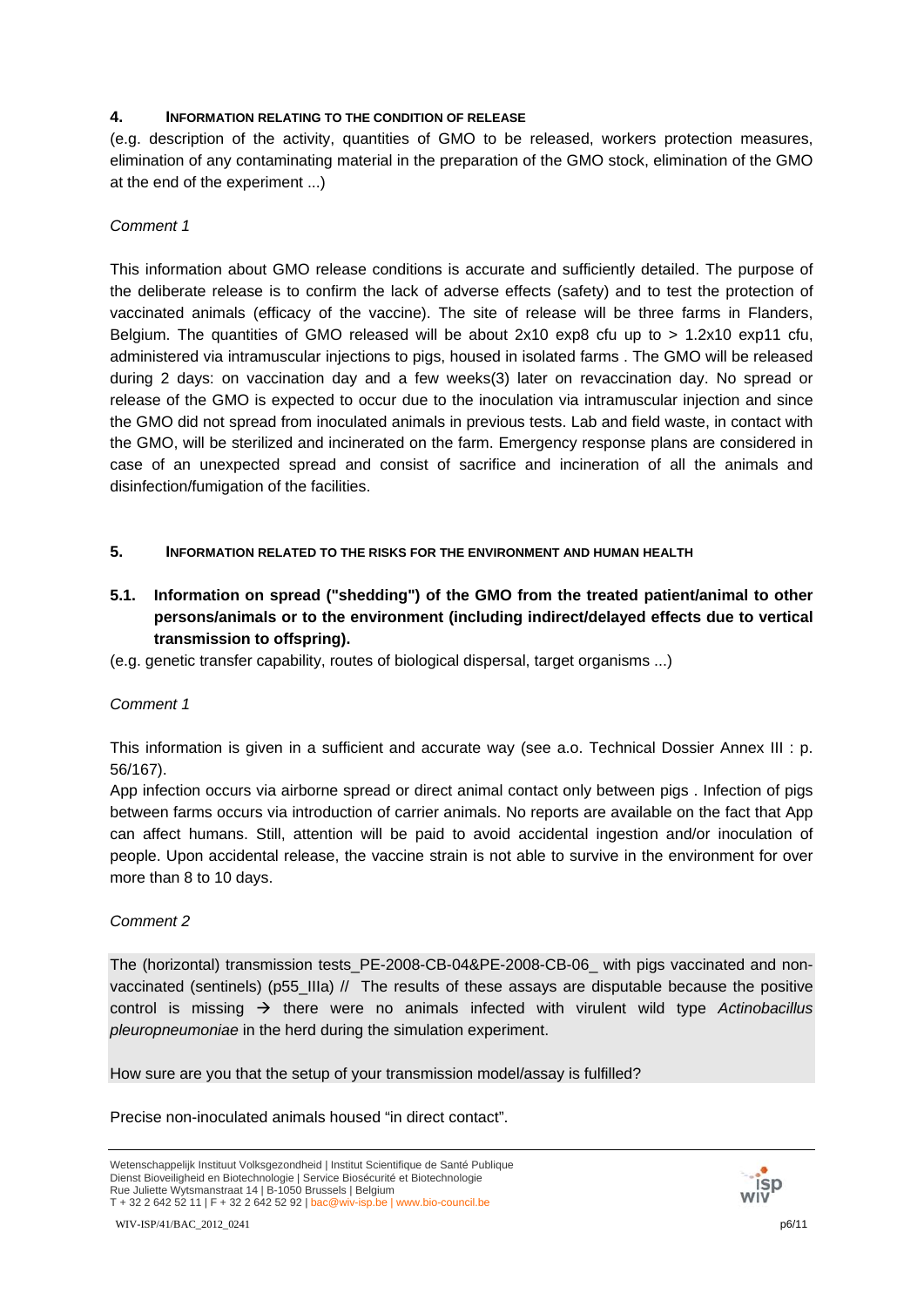**5.2. Information on possible effects on human health resulting from interactions of the GMO and persons working with, coming into contact with or in the vicinity of the GMO release (carekeepers, patient relatives, immunocompromised people ...).** 

#### *Comment 1*

See above : sufficient attention is given to possible health effects on people in close contact with the GMO.

It is understood that immunocompromised people should not be involved in the overall process of developing, producing and applying the GMO.

## *Comment 2*

Actinobacillus pleuropneumoniae is not a zoonotic agent but risk of human contamination is possible (Rycroft et al 2011). The Inhalation and the ingestion are not the only risks ; injury with material containing the GMO, is also a risk .A clear information and formation for persons working with the GMO is needed.

## **5.3. Information on possible effects on animal health or on the environment.**

#### *Comment 1*

These aspects are addressed in sufficient detail. The beneficial effects of the vaccine on animal health are described in sufficient detail. The possible negative effects (due to wind-and contact spread , GMO-survival , .. ) on the environment are discussed as well.

## *Comment 2*

Wild boars are also sensible to infection by Actinobacillus pleuropneumoniae. For the choice of farm, the evaluation of presence of wild boars in the proximity is needed.

#### *Additional comment from the SBB:*

*In Annex II the applicant says that App does not affect animal species other than pigs. In the Human Health and Environmental risk assessment the applicant says that no seroconversion has been demonstrated in any wild species.* 

*According to Vengust et al, 2006, in Slovenia App seroprevalence in wild boar is as high as 52%. It seems that wild boar are subclinical carriers of App (Reiner, 2010)* 

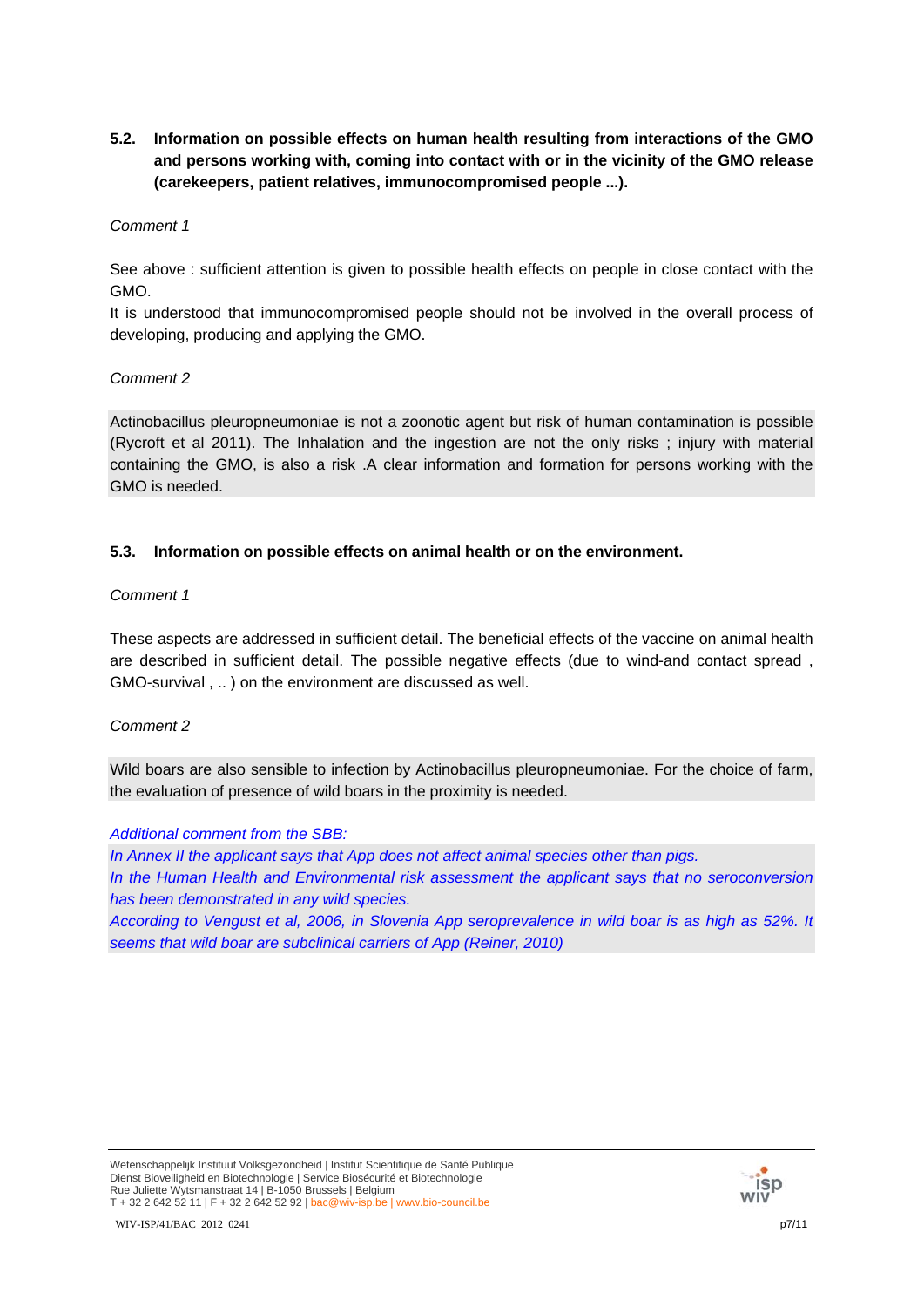# **5.4. Information on selective advantages or disadvantages conferred to the GMO compared to the parental organism.**

## *Comment 1*

The GMO has the desirable vaccine properties, is genetically stable, and develops its life cycle in the inoculated animals. No reversion to the wild type has been observed in vitro, under lab as well as field conditions. This is clearly outlined throughout the proposal.

# **5.5. Information on the possibility of the GMO to reconvert to his wild type form and possible consequences for human health or the environment.**

## *Comment 1*

See above : The GMO is genetically very stable and is unlikely to reconvert to the wild type. Methods to verify and ensure are indicated (Annex III p. 57/167).

*Comment 2*

See 3.2

*Comment 3*

I agree with the authors of the dossier, the risk of the reversion towards original genotype is very low.

**5.6. Information on the possibility of the GMO to exchange genetic material with other microorganisms and possible consequences for human health or the environment.** 

*Comment 1*

See above.

**5.7. Information on the possibility of gene transfer to other organisms and about the selective advantages or disadvantages conferred to those resulting organisms (possible consequences for human health or the environment).** 

*Comment 1*

See above.

*Comment 2*

Transfer of genetic material between Actinobacillus pleuropneumoniae genetically modified and other bacteria is highly improbable.

Wetenschappelijk Instituut Volksgezondheid | Institut Scientifique de Santé Publique Dienst Bioveiligheid en Biotechnologie | Service Biosécurité et Biotechnologie Rue Juliette Wytsmanstraat 14 | B-1050 Brussels | Belgium T + 32 2 642 52 11 | F + 32 2 642 52 92 | bac@wiv-isp.be | www.bio-council.be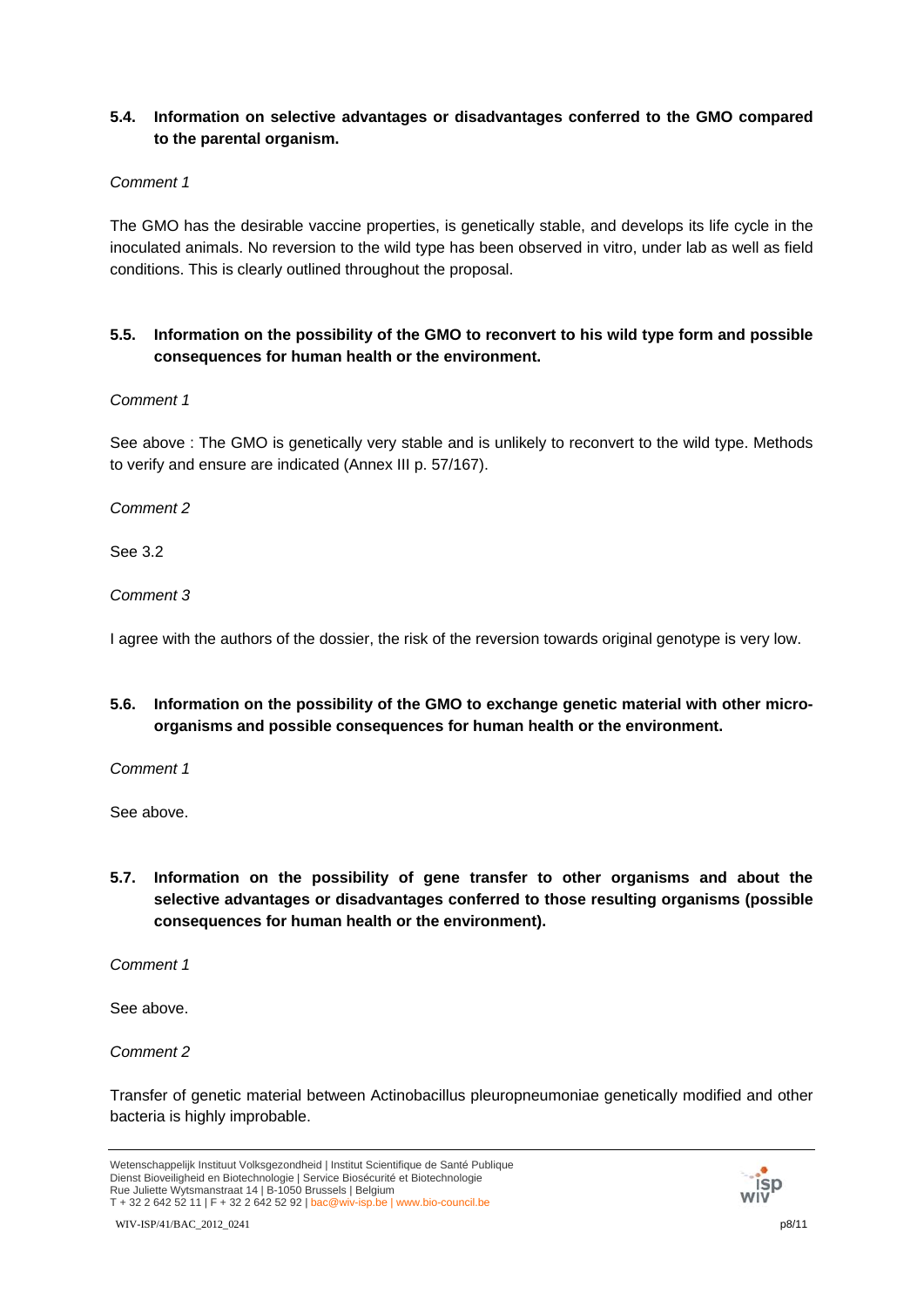# **6. INFORMATION RELATED TO THE MONITORING, SURVEILLANCE AND CONTROL, WASTE TREATMENT AND EMERGENCY PLANS PROPOSED BY THE APPLICANT**

# **6.1. Monitoring plan proposed by the notifier and possibility to identify the occurrence of non-anticipated adverse effects.**

(adequation between the monitoring plan and risks identified during the risk assessment, when appropriate measures to minimize the potential risks to offspring ...)

## *Comment 1*

An adequate tracing and monitoring plan is presented and risk assessment is included. Differential PCR is the method of choice to identify the vaccine strain under different circumstances.

## **6.2. Surveillance and control of the release**

(adequation between the procedures to avoid and/or minimise the spread of the GMO and risks identified during the risk assessment...)

## *Comment 1*

The farms where the vaccine is used and tested have adequate isolation and containment facilities.

## *Comment 2*

- There is no disinfection of the stalls at the end of the trial described, neither a 'wait' period following the trial before reusing the pig stall is demanded, although shedding of GMO cannot be completely excluded. Please comment this and justify the decision to not disinfect the stall or to not include a certain 'wait' period?

- In section III (Information concerning the condition of release and the receiving environment) annex IIIa, it is written "To date, there have been no reports of any signs that *Actinobacillus pleuropneumoniae* can affect humans. Despite that, special attention will be paid to avoid accidental ingestion and/or inoculation"; Is it possible to precise those precautionary measures taken to prevent accidental ingestion and/or inoculation?

- There are no procedures described to protect the site from intrusion by unauthorized persons.

# *Comment 3*

The procedures of disinfection (type of disinfection and the condition of use) are not described. A clear document is needed.

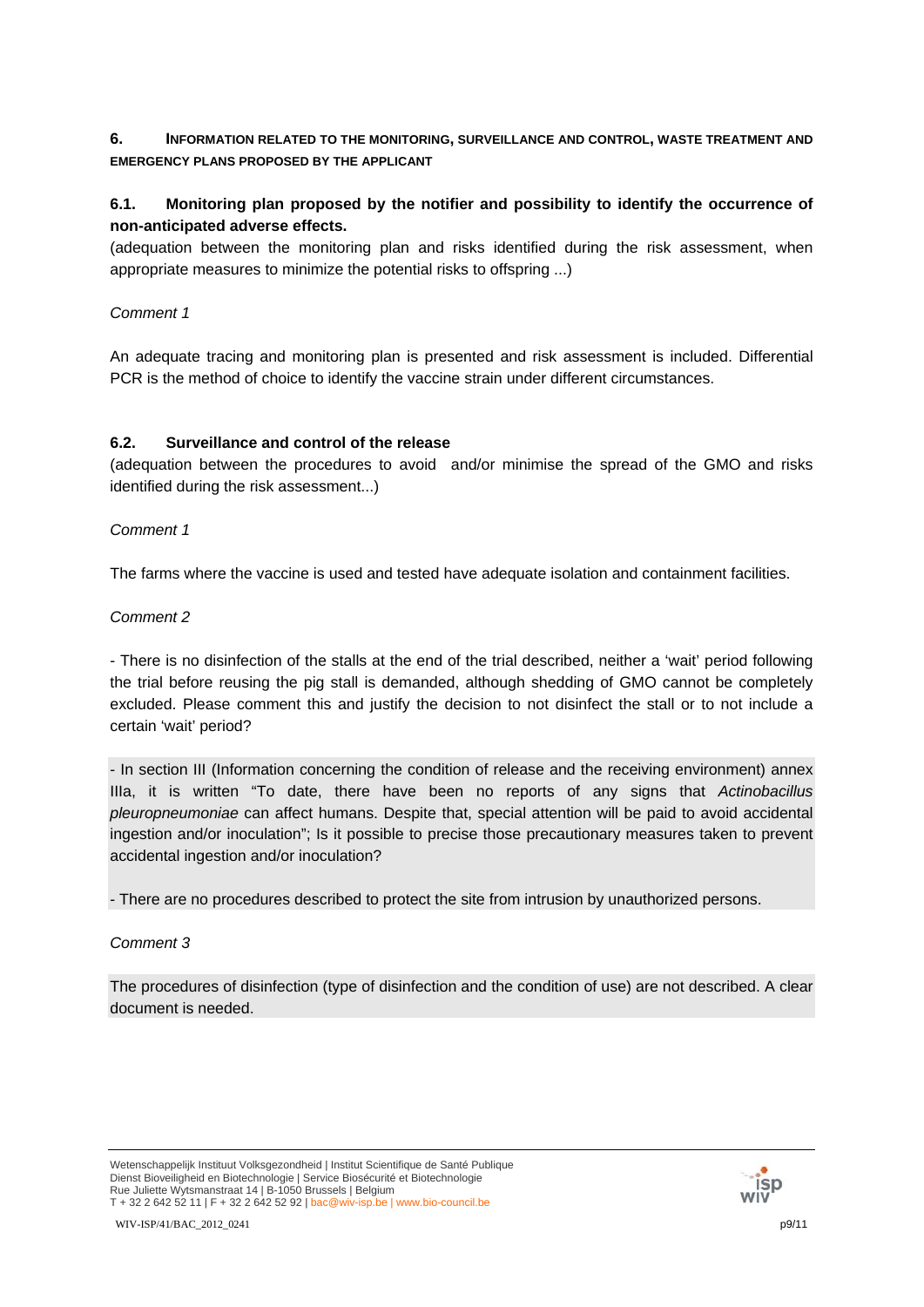# **6.3. Information on the waste generated by the activity and its treatment.**

(e.g. type of waste, amount ...)

# *Comment 1*

The only type of waste to be generated is the inoculation material. If needed, incineration and disinfection techniques will be applied.

## *Comment 2*

Contradiction in material waste management: autoclave (technical dossier IIIa p60) >< incineration (Public dossier Dutch/French/English p14)

Precise the end-use of the test animals (p26\_EC-2008-CB-003) // Body waste management What will happen with the test animals at the end of the trial? Where will be done the euthanization and dissection?

## *Additional comment coordinator :*

*This is the competence of the AFMPS-FAGG to propose an adequate withdrawal period so that animals enter the food chain. There are also discussions ongoing with the Belgian Food Agency (FAVV – AFSCA) about the end use of the animals.* 

## **6.4. If applicable, information on the emergency plan(s) proposed by the notifier.**

*Comment 1*

Emergency plans are given in case of uncontrolled release, and consist in slaughtering of all animals involved, fumigation with formaldehyde of the premises and UV-sunlight exposure.

## **6.5 Information related to the identification of the GMO and the detection techniques**

(e.g. identification methods and detection techniques, sensitivity, reliability and specificity of the proposed tests ..)

*Comment 1*

See above.

*Comment 2*

The PCR method for the detection proposed by notifier is a good method.